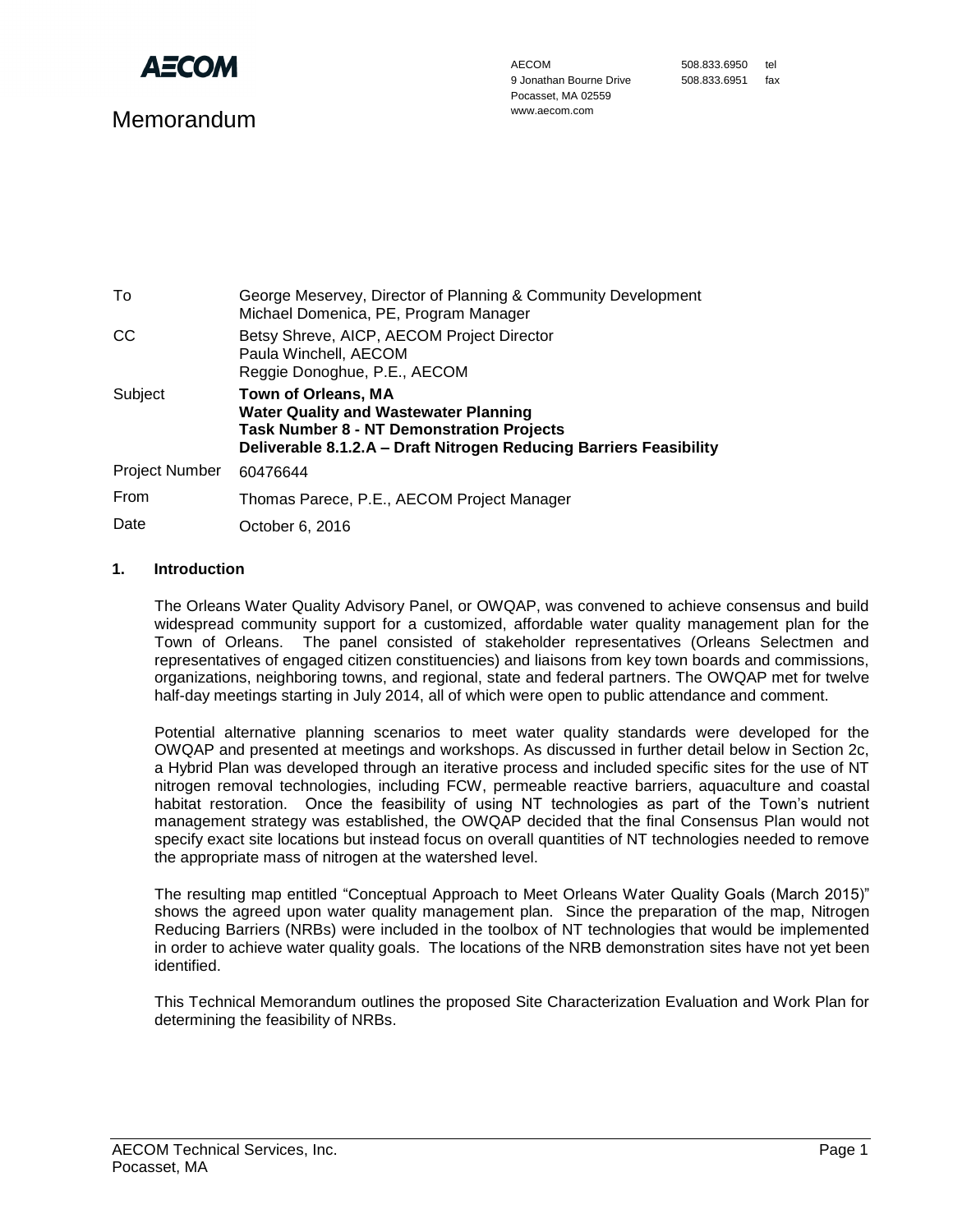## **2. Goals and Objectives of NRB Demonstration Project**

The goal of this demonstration project is to evaluate the potential to use NRBs to:

- Reduce nitrogen discharge to the environment at its source;
- Determine if an NRB can function as a viable, maintenance free, component of an onsite sewage disposal system;
- Assess local ground water quality and ecological benefits; and
- Provide a case study to guide siting, design and monitoring of future projects.

The pilot projects will be built as repairs to existing failed sewage disposal systems and will be monitored for five years from the date that the system is placed into service.

The immediate objectives of the proposed NRB demonstration project are to:

- Realize associated ecological and socioeconomic benefits;
- Install the NRBs as an integral component of an upgraded sewage disposal system;
- Monitor the performance of the NRBs to reduce nitrogen discharged to groundwater; and
- Evaluate uncertainties associated with the local climate and environmental conditions;
- Infer quantitative decisions about the value of NRBs at meeting the long term goals of the Town of Orleans in reducing nitrogen in its water resources.

#### **3. Site Characterization Evaluation**

#### **A. General**

The Site Characterization and Evaluation documents the process that will be used to identify, evaluate, rate, and rank demonstration sites to test the efficacy of NRBs to remove nitrogen from sewage disposal system discharges within the Town of Orleans. This Memorandum includes the following:

- Description of the proposed site identification plan that will be based on coordination between AECOM and the Orleans BOH in order to identify up to four potential demonstration sites;
- Next steps taken in the process of evaluating the demonstration sites;
- Review of available data to understand current site conditions and evaluate potential demonstration sites; and
- Methods that will be used to evaluate and choose potential sites for NRB installations Evaluation, rating and ranking of sites based on the site selection matrix and criteria.

In addition, key terms are defined including the categories of data that were evaluated. The site selection criteria and rating system used to assess potential demonstration sites are also explained.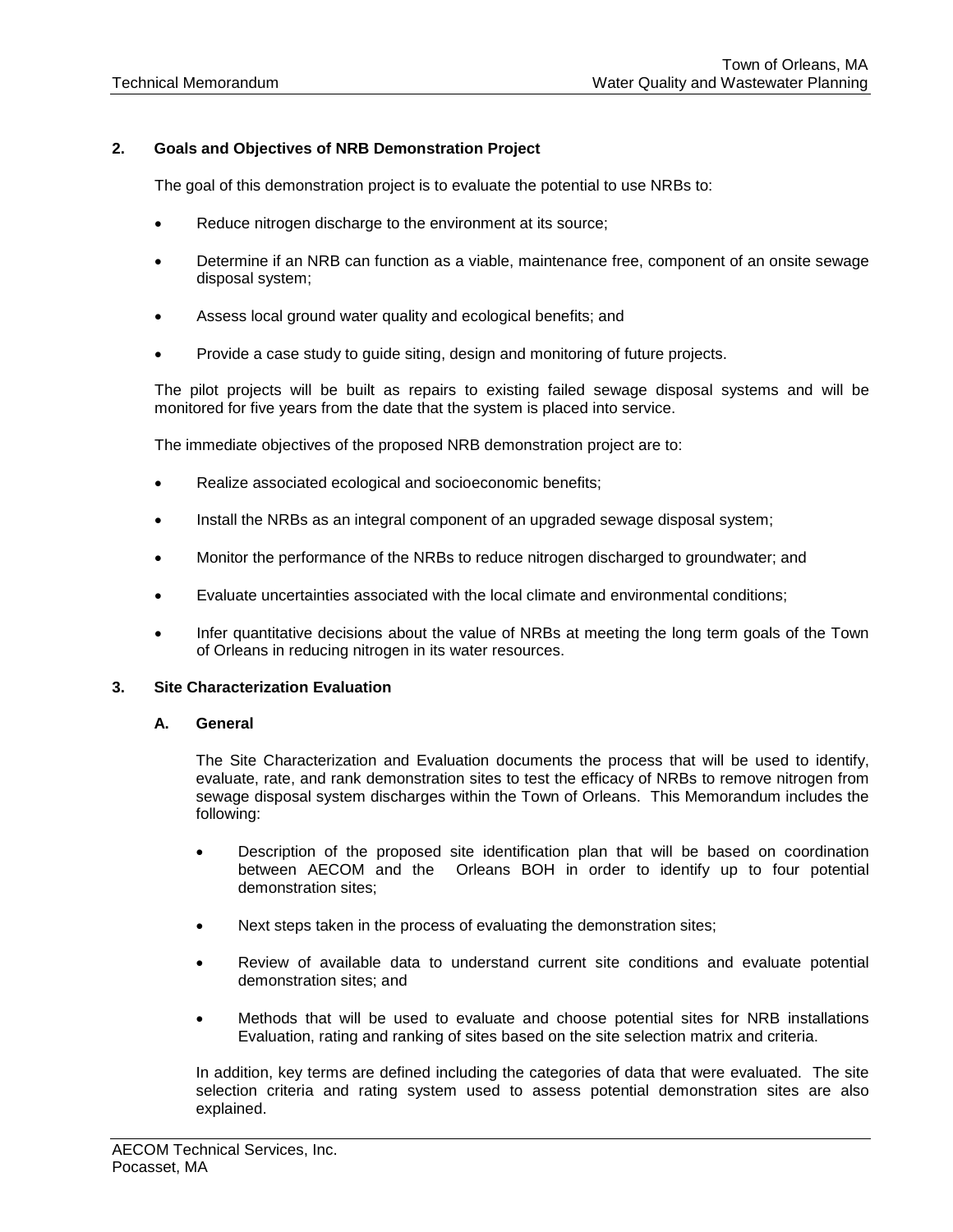The purpose of this documentation is to provide a transparent and objective assessment of the methods that will be employed to identify possible locations in Orleans to site NRB Non-Traditional technology demonstration projects. The assessment will be used to select the best possible sites for preliminary engineering, which will include drawings, preliminary specifications, cost estimates, funding sources and monitoring plans.

# **B. Key Nitrogen Reducing Biofilter Design Features**

To establish a consistent meaning of NRBs in the context of this Technical Memorandum, this term is defined as follows: An NRB is constructed as part of a sewage disposal system soil absorption field that is comprised of a sand based "nitrification layer" underlain by a "denitrification layer" of sand mixed with finely ground wood.

The NRB is implemented following a conventional septic tank. Effluent from the septic tank flows by gravity to a pump chamber that will intermittently dose the Soil Absorption field with a low pressure distribution system. The NRB is incorporated into the design of the soil absorption field. As Septic tank effluent passes through the Soil treatment area the nitrogen in the system effluent is reduced.

The following core design principals that will be followed in the design of the NRBs are to:

- Utilize natural treatment technologies where possible;
- Minimize energy use and mechanical system complexity;
- Incorporate the NRBs into sewage disposal systems that are upgrades to existing systems that are determined to be in a state of failure.
- Incorporate educational and interpretive value into the system; and
- Develop systems that are easy to maintain and operate to enhance long-term viability.

NRBs typically consist of a layer of sandy soils overlying a layer of mixed with finely ground wood that is dosed by a low pressure distribution system. NRBs remove nitrogen from septic tank effluent via the two step microbial processes of nitrification and denitrification. In tests, NRBs have shown an ability to achieve a high percentage of nitrogen removal (up to 90%), as well as significant attenuation within the nitrifying layer of pathogens, pharmaceuticals, and personal care products.

The removal of nitrogen in a NRB involves two steps: (1) a nitrification step in which ammonia and reduced organic nitrogen is septic tank effluent is converted to nitrate in an unsaturated, oxygen (O2) rich sand layer; and (2) a denitrification step in which nitrate is converted to nitrogen gas in a semi saturated to saturated, O2-limited sand plus lignocellulose (wood chips or sawdust) layer.

The NRB will be constructed as a horizontal later in a multi layered soil Absorption field system.

#### **C. Proposed Site Identification Methodology**

AECOM will coordinate with the Orleans Health Agent to identify up to four sites that would be candidates for installing an NRB as an integral part of a sewage disposal system upgrade. The following criteria will be used to help choose the candidate sites: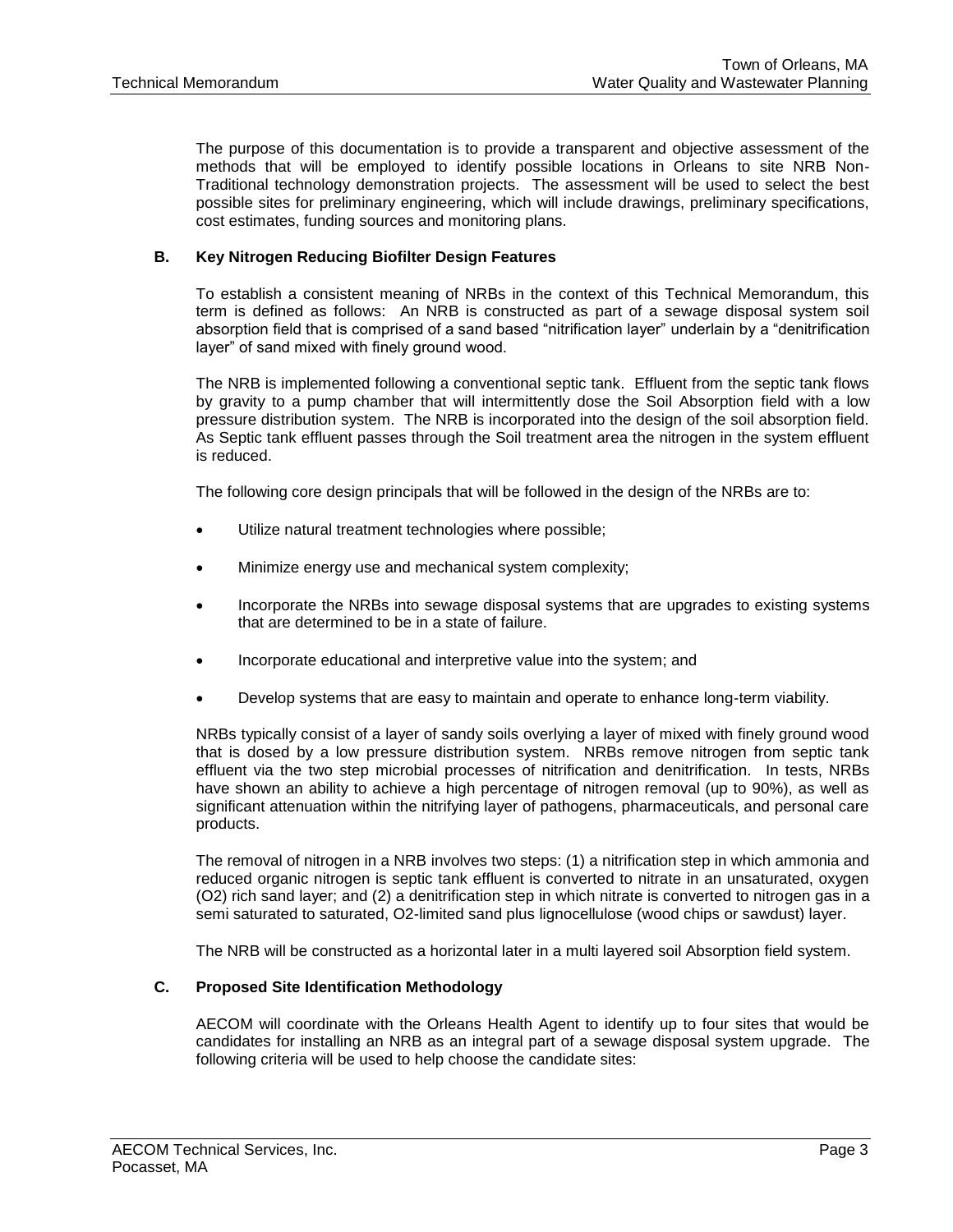- The sewage disposal system that serves the facility shall be considered failed under State and local regulations (310 CMR 15.303, and Chapter 185, Article III, § 185-17.2 Definitions, of the Orleans Board of Health Regulations;
- There is no proposed increase in the number of bedrooms or the tabular sewage flow from the facility that will be served by the sewage disposal system upgrade;
- The sewage disposal system will not need variances from the required groundwater separation requirements under local and state regulations;
- The proposed sewage disposal system upgrade site will be greater than 100' from wetlands as identified under the MA Wetlands Protection Act and the Orleans Wetlands Protection By-Law;
- The proposed site will be located outside of a FEMA mapped 100 year flood zone;
- The property has sufficient area to install the sewage disposal system upgrade without dimensional variances from Title 5;
- The site and property owner comply with the requirements of the Approval Letter issued by MassDEP for Piloting of the Non Traditional technology; and
- The property owner agrees to allow access to the site for sampling and monitoring purposes.

#### **D. Definition of Failure of a Septic System under the Town of Orleans Board of Health Regulations (Chapter 185, Article III, § 185-17.2 Definitions)**

Any Septic System shall be considered to be failed when any of the following are met:

- Any component does not function as intended;
- The system causes effluent to be discharged to the surface of the ground, stream, or other watercourse;
- Any component is pumped to remove septage more than twice in any 12 month period except grease traps which may be pumped in accordance with Title 5, 310,15.351 (2) and systems serving laundromats, restaurants, food service or other establishments determined to be a high water user by the Board of Health and which is pumped frequently. Septic Systems serving high water uses shall be reviewed on a case by case basis with respect to its failure criteria;
- Any of its components consist of a privy, cesspool, or a converted cesspool, which has been identified during an inspection for the sale of the property, a change of use, or for a building permit resulting in an increase in flow, increase in square footage, or a change of footprint;
- The Soil Absorption System lacks a two foot protective zone between the bottom of the system and the maximum groundwater elevation; and
- A system has any other problem as defined by the Board of Health or it's agent which fails to protect the public health and safety and the environment.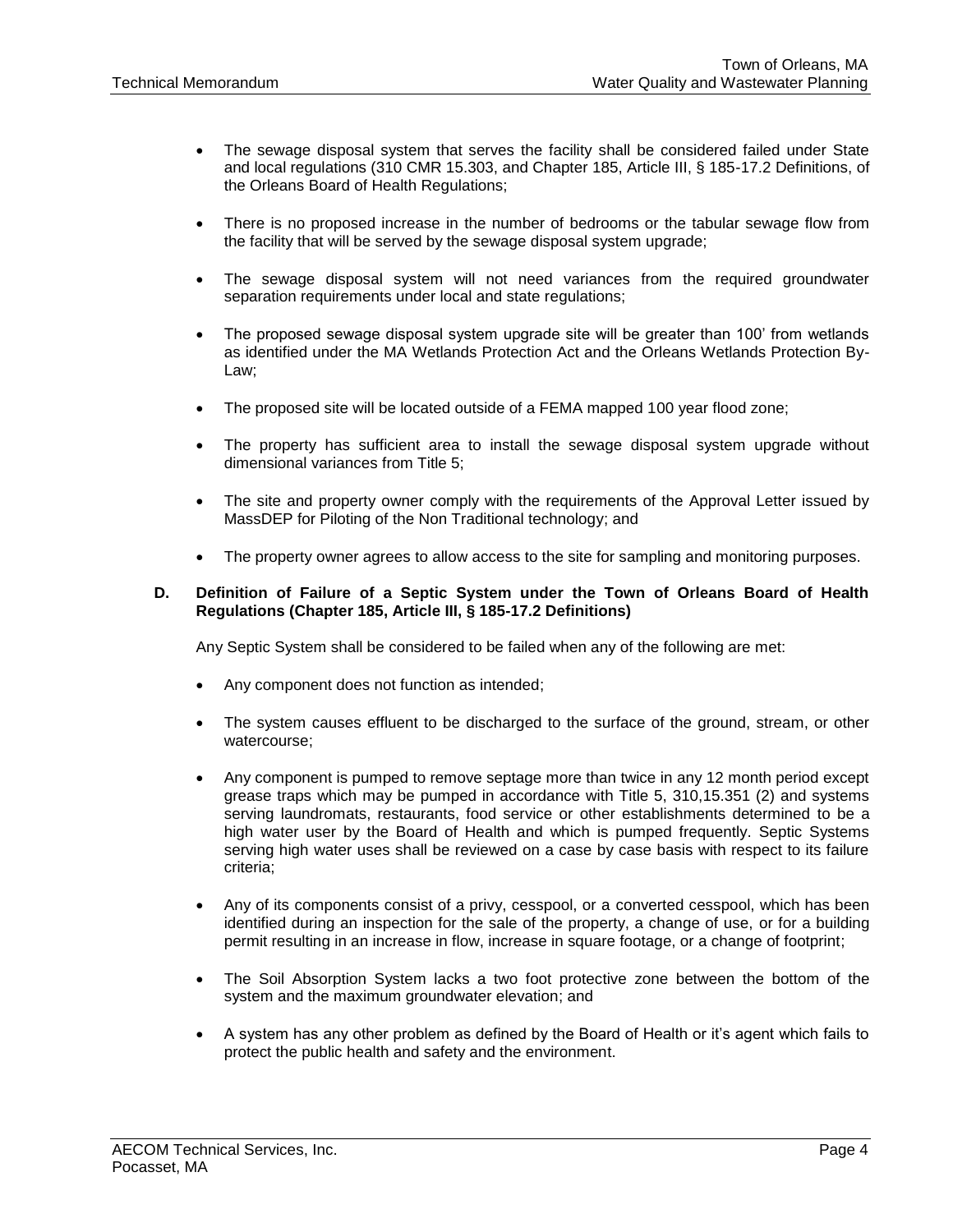# **4. NRB Work Plan**

## **A. Purpose**

The NRB Work Plan sets forth the preliminary design of the NRB, including the project components, sequencing of subtasks, the equipment, labor and other resources required to construct the NRB, and a preliminary cost estimate. The NRB Work Plan also sets forth a draft monitoring and maintenance plan, along with potential regulatory requirements and funding sources.

The purpose of the NRB work plan is to provide to the Town available information about NRB's to aid in the decision making process about whether or not to undertake the next steps towards the implementation of a demonstration project.

1) Recommended Site Location

AECOM will coordinate with the Orleans Health Agent to identify up to four sites that would be candidates for installing an NRB as an integral part of a sewage disposal system upgrade. The following criteria will be used to help choose the candidate sites:

- The sewage disposal system that serves the facility shall be considered failed under State and local regulations (310 CMR 15.303, and Chapter 185, Article III, § 185-17.2 Definitions, of the Orleans Board of Health Regulations;
- There is no proposed increase in the number of bedrooms or the sewage flow from the facility that will be served by the sewage disposal system upgrade;
- The sewage disposal system will not need variances from the required groundwater separation requirements under local and state regulations;
- The proposed sewage disposal system upgrade site will be greater than 100' from wetlands as identified under the MA Wetlands Protection Act and the Orleans Wetlands Protection By-Law;

The proposed site will be located outside of a FEMA mapped 100 year flood zone;

- The property has sufficient area to install the sewage disposal system upgrade without dimensional variances from Title 5;
- The site and property owner comply with the requirements of the Approval Letter issued by MassDEP for Piloting of the Non Traditional technology and,
- The property owner agrees in writing to allow access to the site for sampling and monitoring purposes.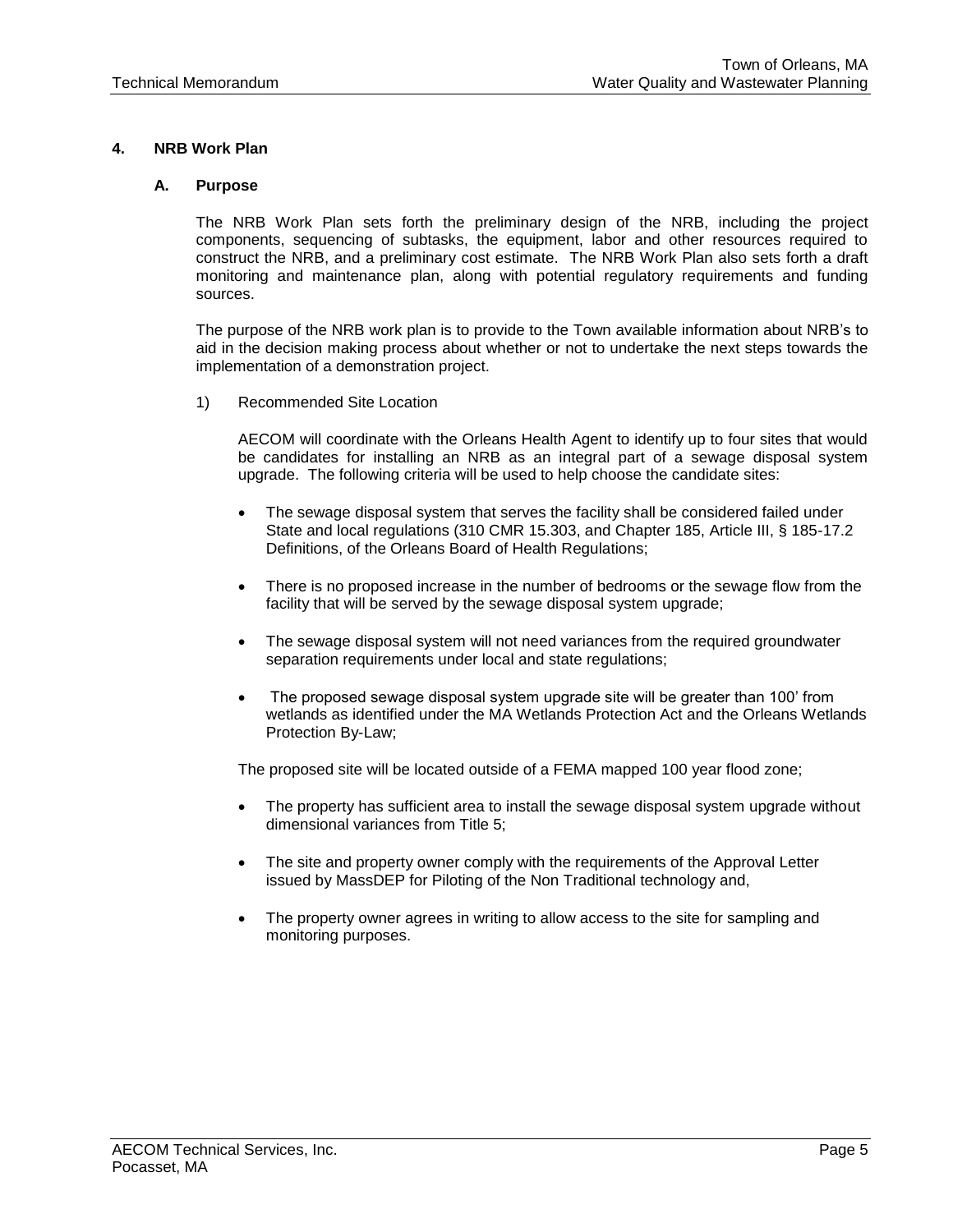## 2) NRB Attributes

NRBs are a horizontal Permeable Reactive Barrier that typically consist of a layer of sandy soils overlying a layer of sand mixed with finely ground wood that is dosed with septic tank effluent by a low pressure distribution system. NRBs remove nitrogen from septic tank effluent via the two step microbial processes of nitrification and denitrification. In tests, NRBs have shown an ability to achieve a high percentage of nitrogen removal (up to 90%), as well as significant attenuation within the nitrifying layer of pathogens, pharmaceuticals, and personal care products.

The removal of nitrogen in a NRB involves two steps: 1) a nitrification step in which ammonia and reduced organic nitrogen is septic tank effluent is converted to nitrate in an unsaturated, oxygen (O2) rich sand layer, followed by 2) a denitrification step in which nitrate is converted to nitrogen gas in a semi saturated to saturated, O2-limited sand plus lignocellulose (wood chips or sawdust) layer.

Under certain conditions, NRB have been shown to meet the following core design principals:

- Utilize natural, biological treatment technologies;
- Minimize energy use and mechanical system complexity; and,
- Incorporate educational and interpretive value into the system.

The key feature of NRBs is that they can easily be incorporated into the design of a sewage disposal system soil absorption area. With the exception of the need to pressure dose the soil absorption area, no complex mechanical components are required for the NRB system.

3) Information Gaps to be addressed in Spring/Summer 2016 prior to full scale implementation.

To implement the NRB Demonstration Project and allow for the most effective siting, the following additional data and permits will need to be acquired in order to supplement the initial research:

- Coordinate with the OBOH to help identify up to four properties with failing on-site sewage disposal systems that are candidates for the demonstration project.
- Research and coordinate with the Barnstable County Department of Health and Environment (BCDHE) relative to NRB design and specifications;
- Coordinate with the OBOH and Barnstable County Department of Health and Environment (BCDHE) relative to the application for grant monies for financial assistance in implementing the NRB Demonstration Projects:
- Prepare and file an application with Mass DEP for Piloting Approval for each of the NRB Demonstration Project sites;
- Apply to the OBOH for approval of each installation;
- Prepare and file Disposal Works Construction Permits for each site with the OBOH.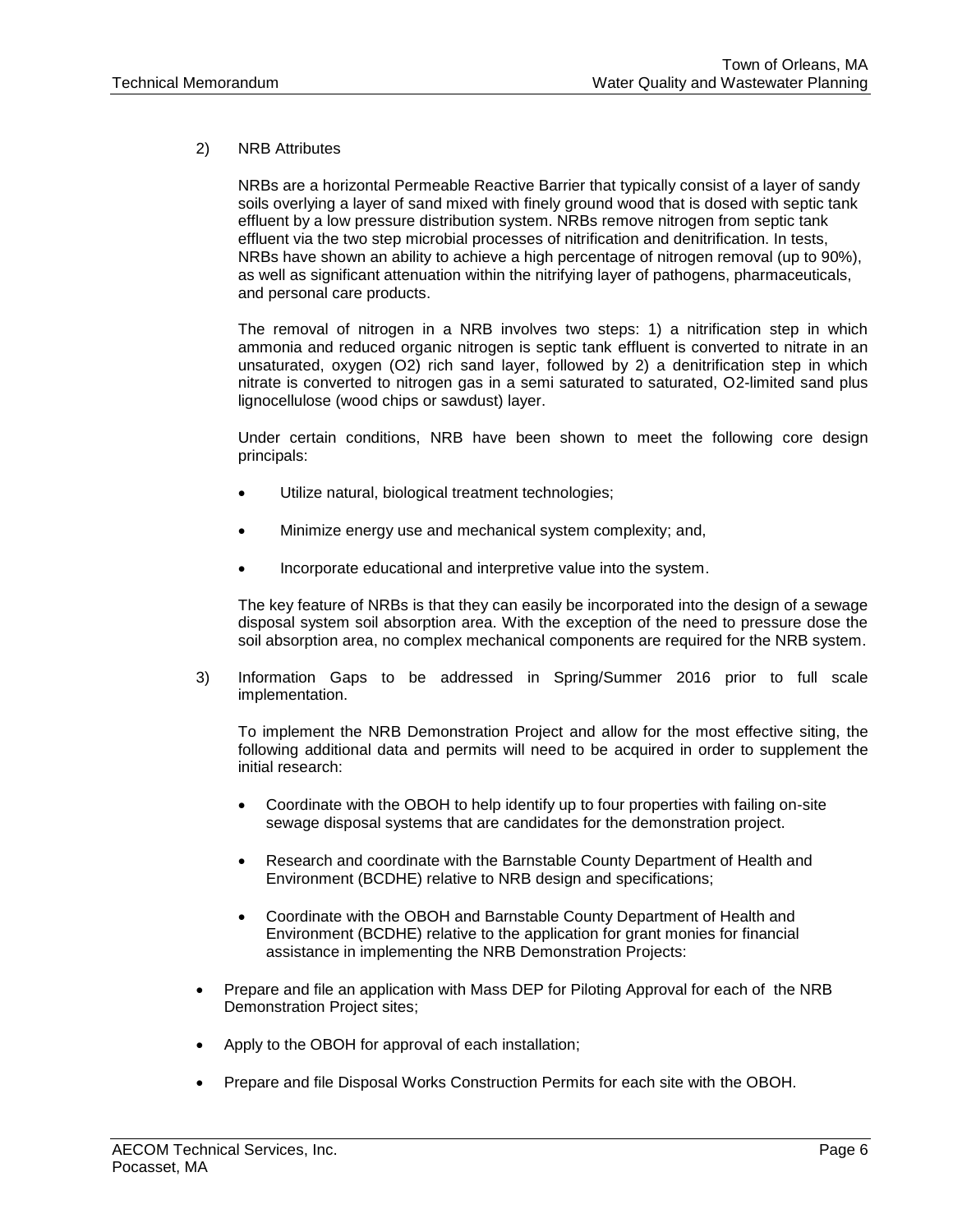The BCDHE is in the process of implementing several demonstration projects on Cape Cod and additional performance and design data is expected to be available in the spring of 2017.

## **B. Site Specific Assessment for Preliminary Design**

Site specific conditions will be used for the preliminary design of the NRB demonstration projects Sewage flows; soil conditions, groundwater elevations, available undeveloped site area, and other site specific conditions will be used as a basis for the preliminary design of the demonstration projects.

### **C. Preliminary Design**

1) Site Configuration

The site configuration will be determined once the candidate sites have been chosen.

- 2) Project Components
	- Septic Tank The existing septic tank, if possible, will be utilized in the design of the sewage disposal system upgrade. If the existing septic tank is found to be structurally sound and meets code requirements relative to tank capacity, it may be retained for the upgrade. New inlet and outlet tees, and a gas baffle, may need to be fitted to the tank. If it is determined that a new septic tank is required, the precast concrete tank will be sized in accordance with code requirements. If determined appropriate for the design, a two compartment tank may be utilized. The second compartment would be used as a dosing tank for the low pressure distribution system.
	- Dosing Tank If not incorporated into the design of a new septic tank, a separate precast concrete tank will be required for the placement of a pump(s) for the low pressure dosing of the soil absorption area. The tank will house the pump(s) and control floats. The pumps will be installed with a timed dose control system in order to meter the effluent flow to the soil absorption area.
	- Soil Absorption Area and Nitrogen Reducing Biofilter The soil absorption area will be designed to incorporate an NRB into the system. A typical residential soil absorption area is constructed with  $\frac{3}{4}$ " to 1-1/2" stone that is gravity dosed. The soil absorption area that includes an NRB is comprised of a sand based "nitrification layer" underlain by a "denitrification layer" of sand mixed with finely ground wood. The system is installed following a standard septic tank and pump chamber that intermittently doses a low pressure distribution system that includes a GeoMat system above the sand layer to ensure even distribution of the effluent over the entire soil absorption area.
	- Monitor Wells Monitor wells will be installed in order to determine groundwater flow direction and baseline groundwater quality information, as well as for sampling the groundwater over a period of five years from when the system is put into service.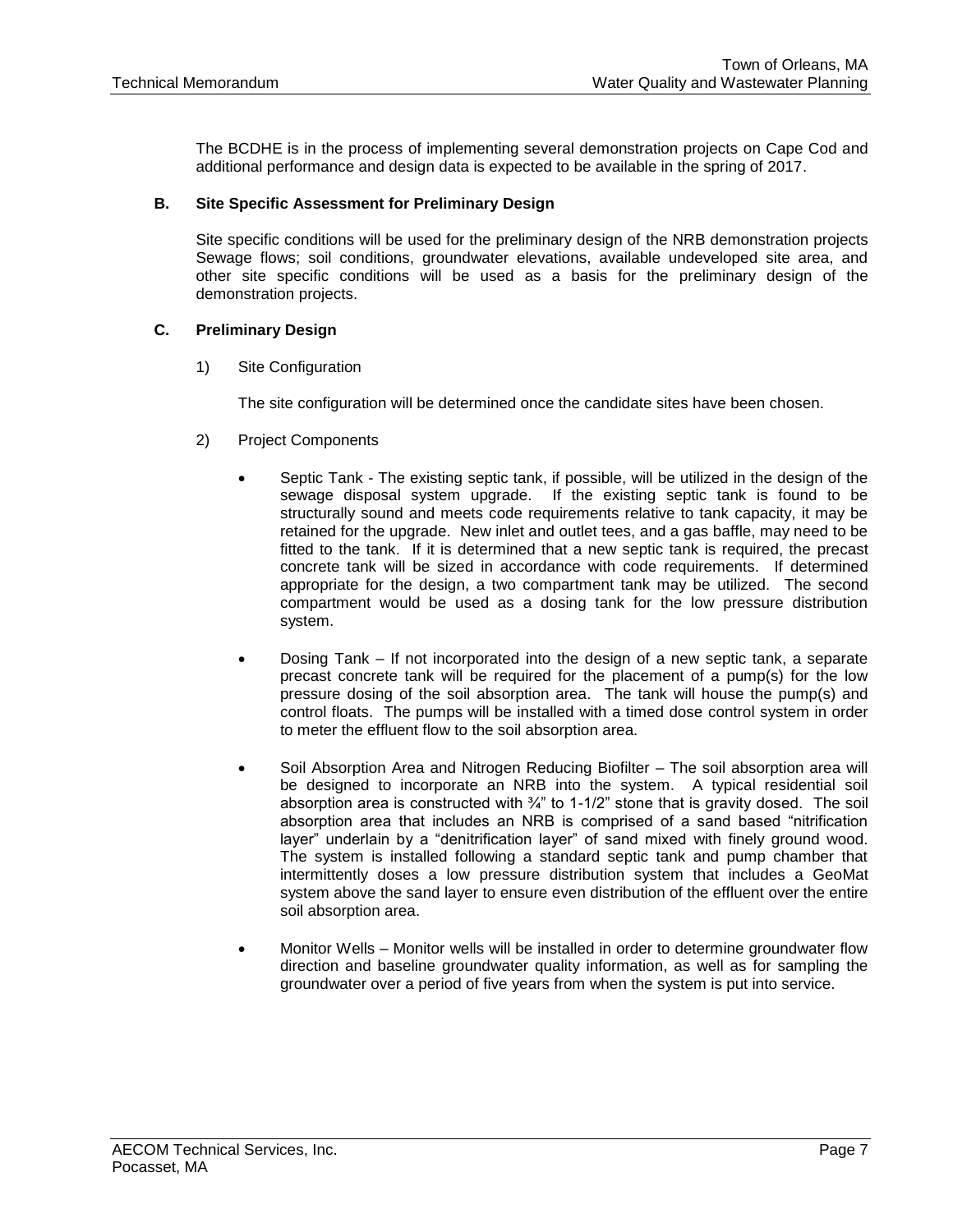3) Sequencing of Subtasks

To implement the NRB demonstration projects, the following tasks will be undertaken:

- Coordinate with property owners, the OBOH, and the BCDHE;
- Preliminary design for siting of the proposed demonstration projects;
- Topographic survey of the area of the proposed sewage disposal system upgrade and NRB sites;
- Premark the work area for Dig Safe and contact Dig Safe for utility marking;
- Completion of required soil evaluations at the site of the proposed Soil Absorption Systems;
- Prepare Soil Evaluation Reports and file the reports with the OBOH;
- Install monitor wells for water quality testing and to determine groundwater flow direction;
- Design of the sewage disposal system upgrades that include an NRB;
- Meet with BCDE to review the details of the NRB system designs;
- CAD drafting services for plan preparation;
- Professional oversight and plan certification;
- Prepare and file applications for OBH and MassDEP approval, and
- Implement the NRB demonstration project.
- 4) Labor resources needed to implement the NRB demonstration project:

Construction activities will be managed to limit disturbance to the project site and surrounding properties. A licensed firm, including an equipment operator and laborer(s) will be required for the NRB system installation. The implementation of the system will need to be inspected by the design engineer during installation.

- 5) Issues considered during preliminary design:
	- What is the sewage flow for the installations;
	- Is there sufficient area for installation of the soil absorption area;
	- What relief, if any, will be required from local and state health regulations; and
	- Soil and groundwater conditions.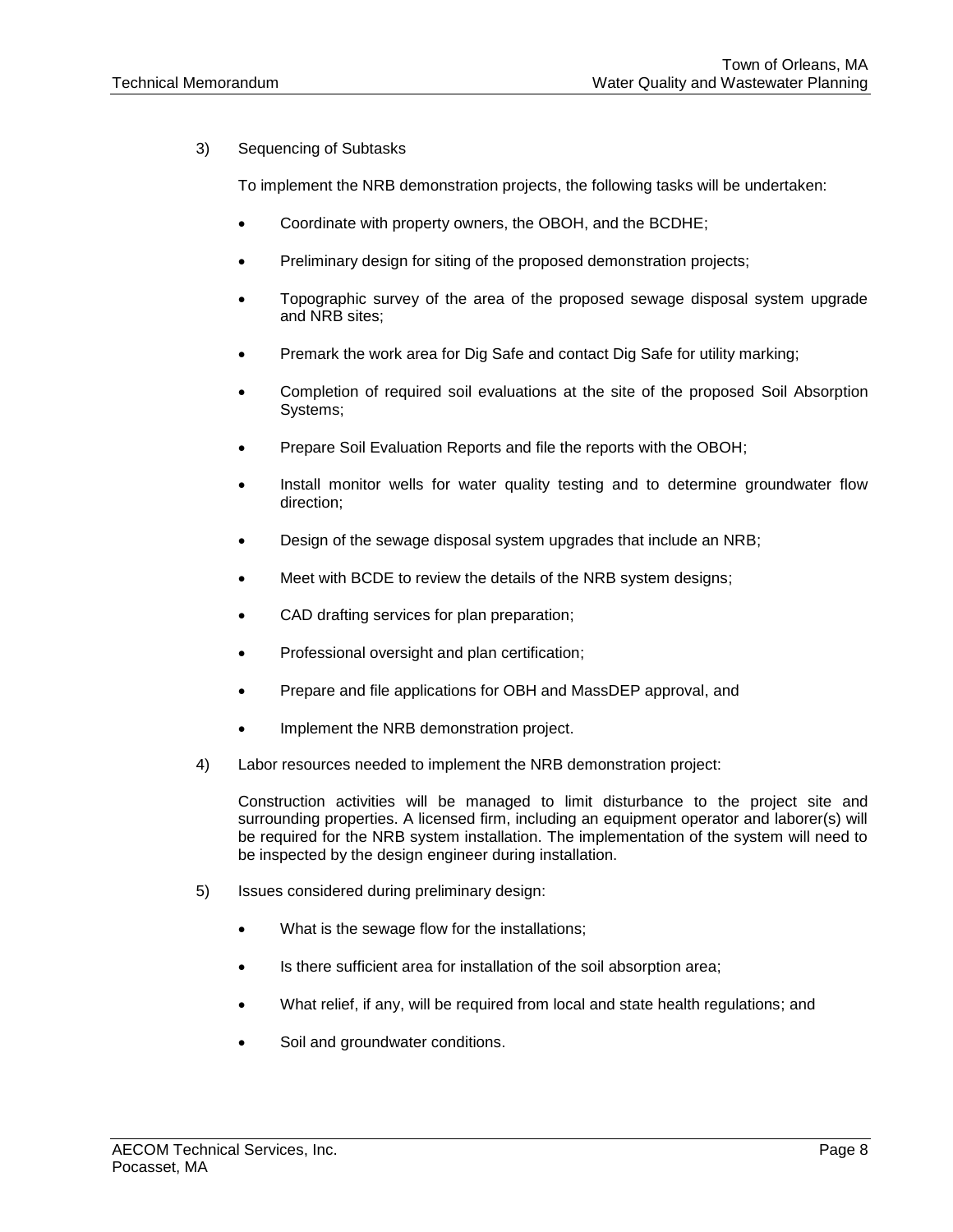# **5. Monitoring and Maintenance**

## **A. General**

The specific objective of this study is to evaluate the effectiveness the NRB demonstration projects in reducing the amount of nitrogen discharged to the environment. The monitoring and maintenance plan will include the following:

- Quarterly septic tank effluent and monitor well sampling and sample testing for a period of five years from the date of implementation of the systems;
- Quarterly measure temperature and pH of the septic tank effluent;
- Review test results and prepare an annual report on the performance of the systems;
- Attend an annual meeting with the Orleans BOH to report on the performance of the Demonstration Sites; and
- Any other testing required by the OBOH or the MassDEP Piloting Approval.

## **B. Water Quality Analysis**

Water quality will be sampled using grab samples that are then sent to a lab for analysis.

Grab samples will be taken at monthly intervals. Grab samples will be taken from a drip pan lysimeter installed under the soil absorption area. The pH of the effluent will be recorded and the samples will then be sent to a qualified lab for analysis of the following constituents: total N,  $BOD<sub>5</sub>$ TSS and  $NO<sub>3</sub>$  or as required by the MassDEP Piloting Approval letter.

Grab samples will be taken from the monitor wells and tested for total N and  $N0<sub>3</sub>$  or as required by the MassDEP Piloting Approval letter.

## **C. Maintenance Requirements**

Visual inspection of the NRBs will occur on a quarterly basis. The main purpose of the maintenance inspections will be to confirm that the system is functioning as intended and to document any changes to the system or discharges to the surface. Maintenance activities will include the following:

- Inspect the site around the soil absorption area for signs or breakout of effluent to the surface;
- Measure the depth of ponding within the soil absorption area at the soil absorption area inspection port;
- Test the pump system alarm and log the reading on the pump run meter; and
- Perform the required effluent and groundwater sampling.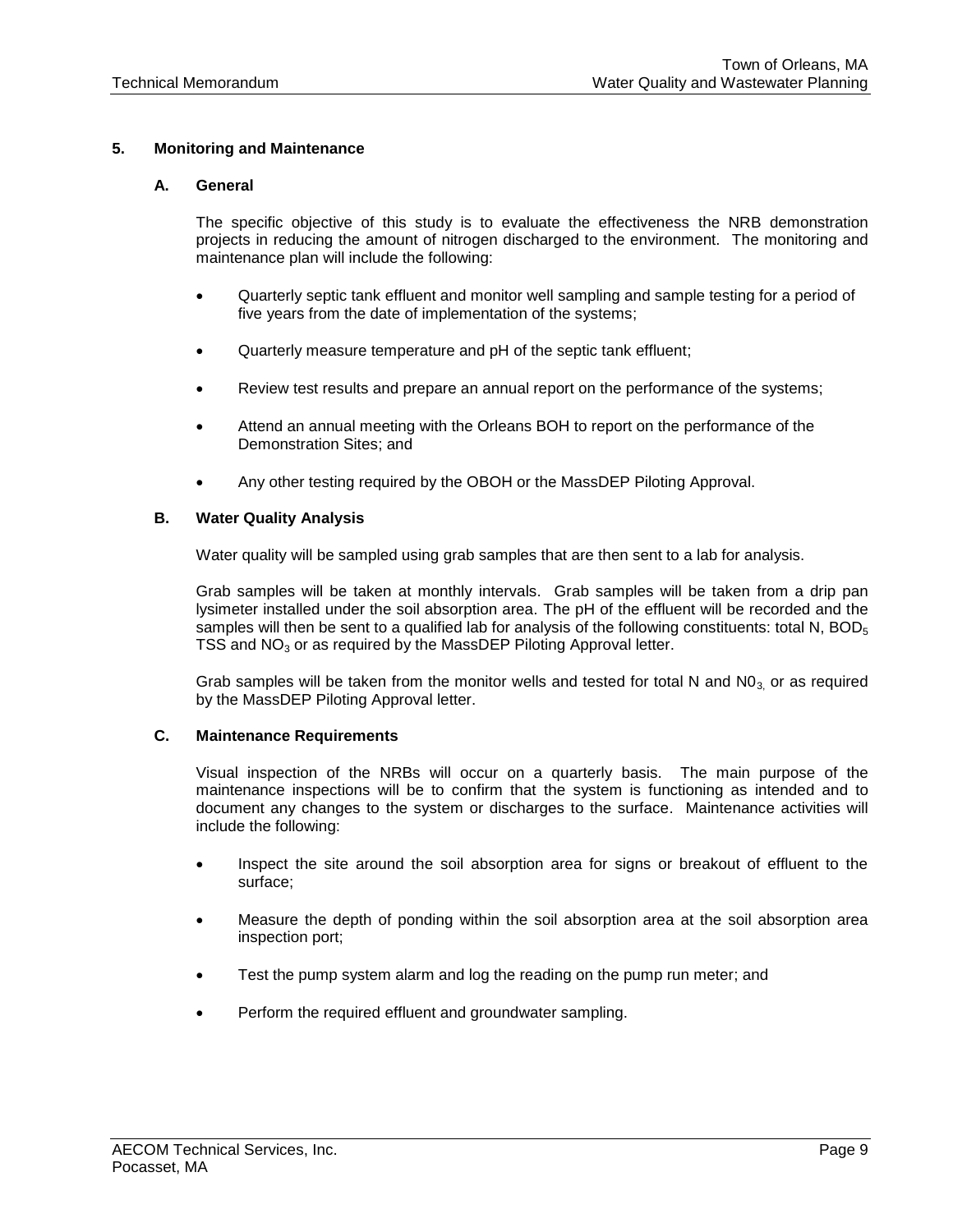# **6. Project Cost Estimate**

The estimated cost of the NRBs is approximately \$30,000 per demonstration site. The cost estimate is based on the conceptual design, does not include maintenance and monitoring, and will be refined after additional engineering analyses are conducted. The cost estimate includes the following elements:

- Planning;
- System Design;
- Permitting;
- Implementation;
- Maintenance (not included); and
- Monitoring Lab and In-Situ (not included).

## **7. Regulatory Considerations**

The NRB Demonstration Project would require the approval of the Orleans Board of Health and Piloting Approval from MassDEP for each demonstration site. In addition, a Disposal Works Construction Permit will be required from the OBOH for the implementation of the demonstration projects.

### **8. Potential Funding Sources**

Deliverables developed under Task 5 include an evaluation of general funding mechanisms for the overall wastewater management project, including options such as SRF funding, MassDEP 604b/319 grants, and USDA rural development grants.

In addition to the funding sources discussed as part of Task 5, potential funding sources available specifically for Nitrogen Reducing Biofilters were researched. Availability of these funding sources would be dependent on a successful application process, and also on application submittal deadlines as compared to the NRB DP schedule. Deadlines for many grants have passed or are imminent for the current calendar year, although submitting an application for a 2017 project might be feasible.

The potential funding sources and websites with additional information on each funding opportunity are listed in Table 1.